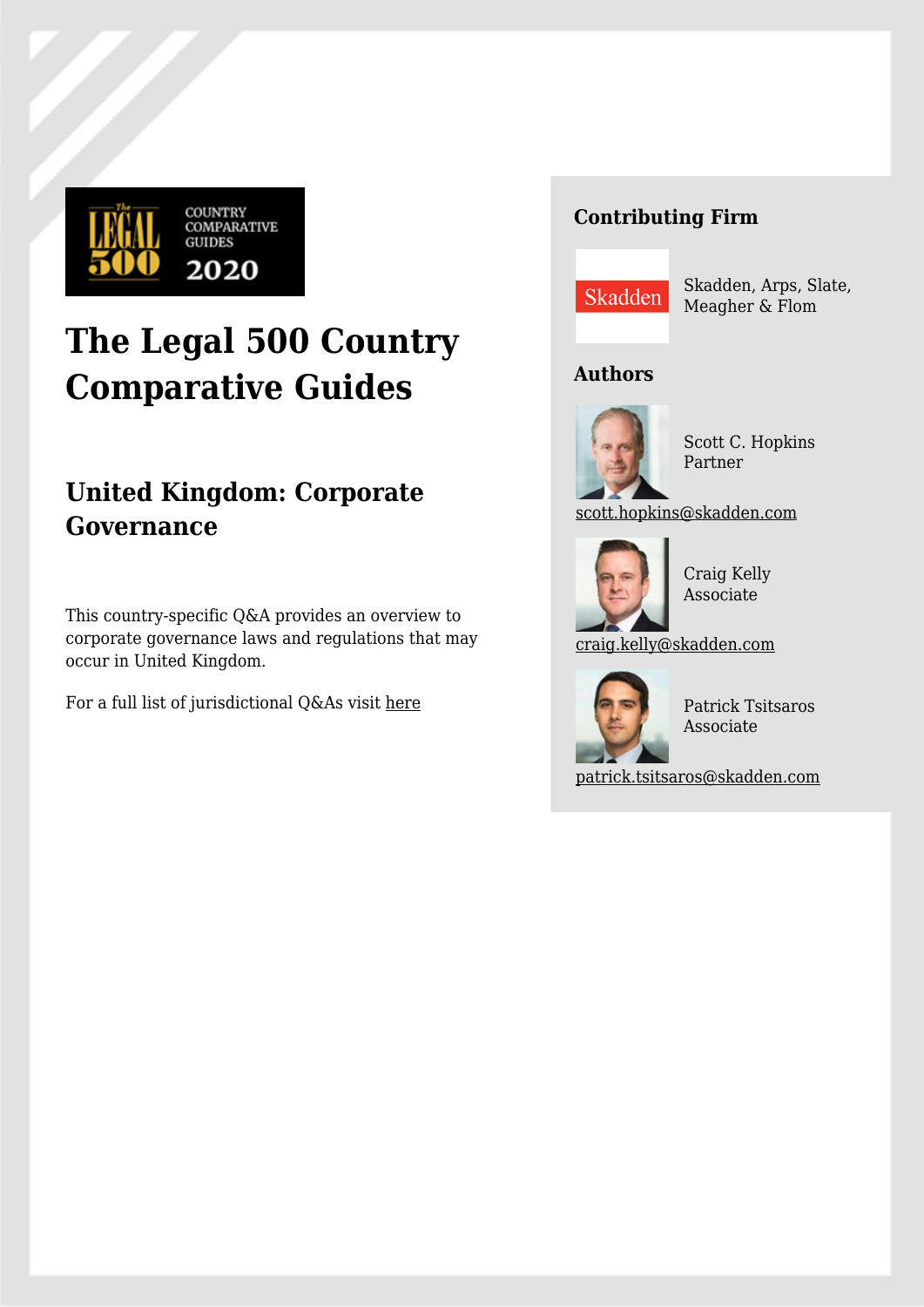#### 1. **What is the typical organizational structure of a company and does the structure typically differ if the company is public or private?**

Most commercial companies in the UK adopt one of two forms: a private limited company or a public limited company. Each type of company has a share capital, which is held by shareholders. If a company intends to offer its shares or issue debt to the public, it will generally need to be a public limited company. Public limited companies are also subject to more stringent and detailed requirements under the Companies Act 2006 than private limited companies (for example, certain additional rules in relation to minimum issued share capital, dividends, the timing and content of annual accounts, and the number of directors).

Public limited companies are eligible to be listed on the London Stock Exchange whereas private limited companies are not. The applicable regulations will depend on the particular category of listing but will generally include the Financial Conduct Authority's Listing Rules, Prospectus Regulation Rules, Disclosure Guidance and Transparency Rules and the European Union's Market Abuse Regulation (the "**MAR**"). Foreign listings may also impose requirements. If the company is the subject of a takeover bid, the UK Takeover Code imposes limitations on how directors may act and impinge on the duties that directors owe.

# 2. **Who are the key corporate actors (e.g., the governing body, management, shareholders and other key constituencies) and what are their primary roles? How are responsibilities divided between the governing body and management?**

The key corporate actors for UK companies are the shareholders, the board of directors and management. Although shareholders automatically have control over certain matters specified in the Companies Act 2006, the company's constitution or other applicable legislation, rules or regulations (for example, changes to the company's constitution or share capital), day-to-day management of the company is delegated by the shareholders to the board.

A company's board may comprise executive and non-executive directors. The executive directors are typically the most important management individuals within the company (usually the Chief Executive Officer and the Chief Financial Officer). The board will often delegate authority to manage the day-to-day business of the company to the executive directors and the management team, but will reserve certain key matters that require specific board approval.

The company normally also appoints non-executive directors to constructively challenge the board and the executive directors in managing the company as agreed in their terms of appointment or service agreements. If the company applies the UK Corporate Governance Code, the non-executive directors should satisfy certain independence criteria (see question 7).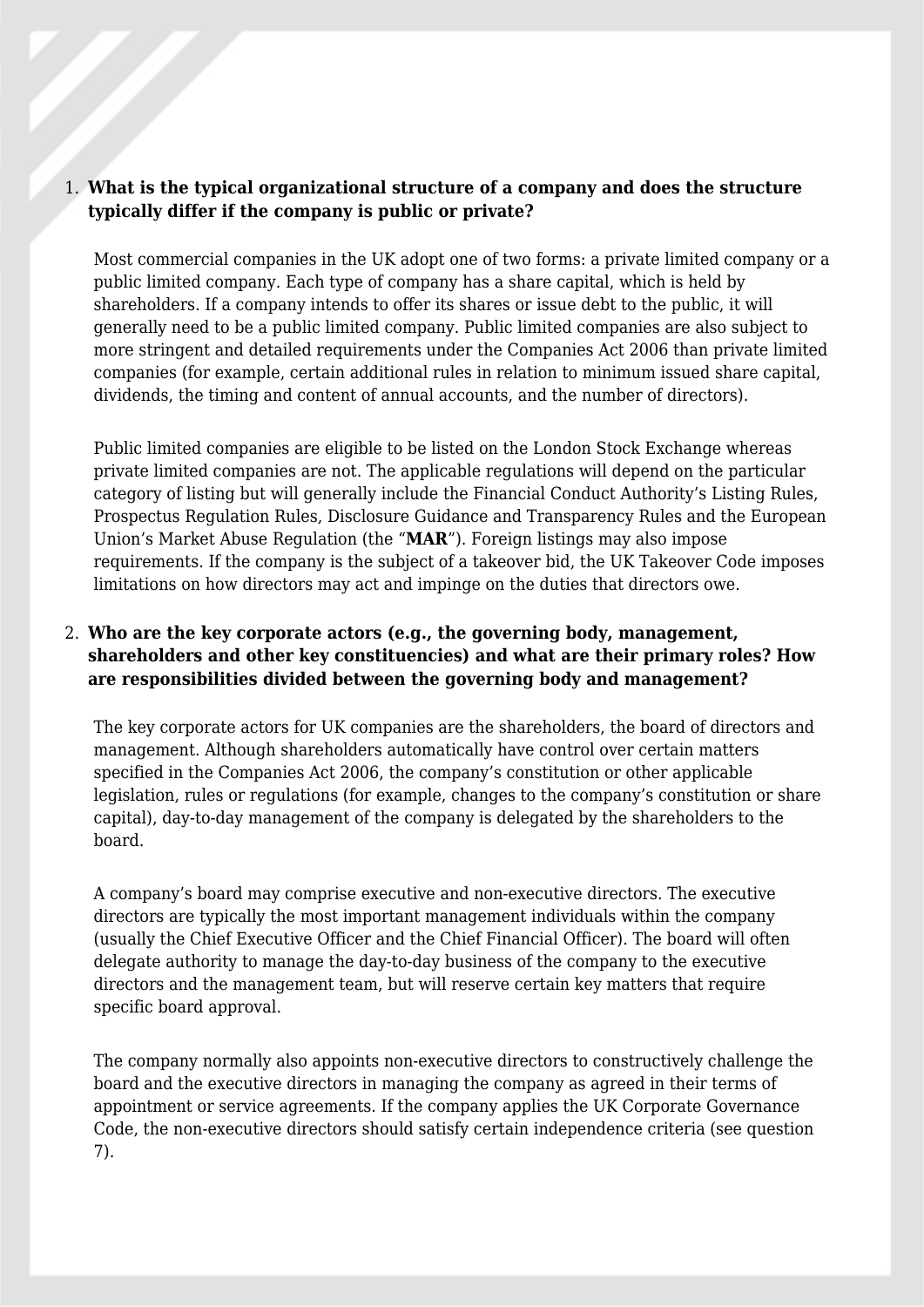#### 3. **What are the sources of corporate governance requirements?**

The Companies Act 2006 is the primary source of legislation governing all UK companies. All listed companies must also comply with the Listing Rules, Disclosure Guidance and Transparency Rules and the MAR to a certain extent, depending on the applicable category of listing. In addition, premium-listed companies are subject to the UK Corporate Governance Code (as updated in July 2018) on a "comply or explain" basis and must include a statement in their annual report setting out the company's reasons for non-compliance. Many standardlisted companies also choose to voluntarily apply the UK Corporate Governance Code on the same basis as a matter of good governance.

#### 4. **What is the purpose of a company?**

The core or underlying purpose of an English company is the generation of profit for the equitable distribution to shareholders. Over the past 150 years, the statement of a company's purpose or objects within its constitutional documents has gradually eroded such that now many companies do not have a specific purpose specified other than to engage in general commercial activities. On the basis that public trust in companies has eroded alongside purpose, the 2018 UK Corporate Governance Code introduced a principle that the board "*should establish a company's purpose, values and strategy, and satisfy itself that these and its culture are aligned*". The company structure is often tax efficient for both the business and shareholders and provides shareholders with limited liability with respect to the acts or omissions of the company (including its debts).

#### 5. **Is the typical governing body a single board or comprised of more than one board?**

UK companies typically have one single board, comprising a mix of executive and nonexecutive directors. The board may delegate some of its powers to individual directors, members of management or committees set up for specific purposes.

#### 6. **How are members of the governing body appointed and removed from service?**

Both the board of directors and shareholders have the power to appoint and remove directors under the Companies Act 2006 and under a typical company's constitution. Directors of premium-listed companies may be appointed by the board of directors in the usual course, but their appointment is typically approved by shareholders at the company's next annual general meeting and re-approved on an annual basis thereafter.

# 7. **Who typically serves on the governing body and are there requirements that govern board composition or impose qualifications for directors regarding independence, diversity, tenure or succession?**

The boards of many smaller private companies comprise executive directors only. The boards of larger private and public companies typically comprise a mix of executive and non-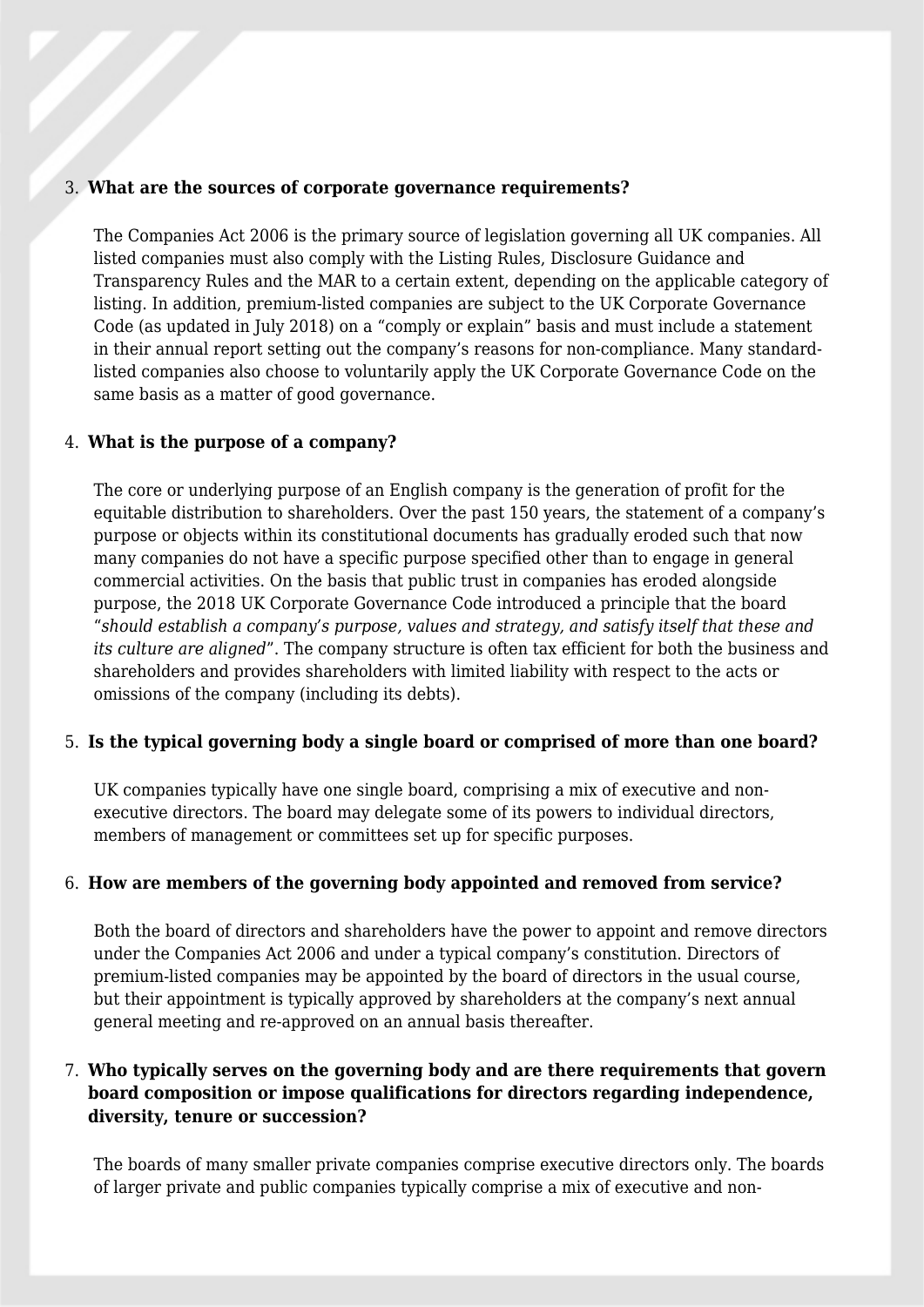executive directors. Under the UK Corporate Governance Code, at least half of the board (excluding the chairperson) should comprise independent non-executive directors and companies should identify those directors they consider to be independent in their annual report. If the company has established a nomination committee (see question 9), this committee will have responsibility for appointing new directors, arranging succession planning for existing directors and implementing the company's diversity policy. If a formal workforce advisory panel is not in place, the board should include one director appointed by the workforce and one non-executive director should be designated as responsible for workforce engagement.

The UK Corporate Governance Code sets out a list of non-exhaustive criteria that may impair (or appear to impair) a non-executive director's independence, including whether a director:

- $\circ$  is or has been an employee of the company within the last five years;
- $\circ$  has, or had within the last three years, a material business relationship with the company (either directly or indirectly);
- $\circ$  has received or receives additional remuneration from the company apart from a director's fee, or participates in the company's share option or pension schemes;
- $\circ$  has close family ties with any of the company's directors, advisers or senior employees;
- represents a significant shareholder;
- has served on the board for more than nine years; or
- $\circ$  holds cross-directorships or has significant links with other directors through other companies.

The UK Corporate Governance Code also states that there should be a formal and rigorous annual evaluation of the performance of the board, its committees, the chairperson and individual directors. In FTSE 350 companies, this type of evaluation should happen at least every three years. The chairperson should consider arranging external board evaluation and should act on the results of any evaluation by recognising the strengths and addressing any weaknesses of the board. Each director is encouraged to engage with the process and take appropriate action where required.

Boardroom diversity continues to be a major issue in UK corporate governance and, although almost all of the FTSE 100 companies now have a clear policy on boardroom diversity, there remains a perceived failure to improve both ethnic and gender diversity on boards of large public UK companies. FTSE 100 companies remain on track to hit their 2020 target of onethird female board representation, but the FTSE 250 continue to lag behind with only 27.5% in mid-2019.

#### 8. **What are the common approaches to the leadership of the governing body?**

The chairperson's primary role is to lead the board and ensure that the board is effective in its task of setting and implementing the company's direction and strategy. The chairperson is also responsible for ensuring that each of the directors receives timely, accurate and clear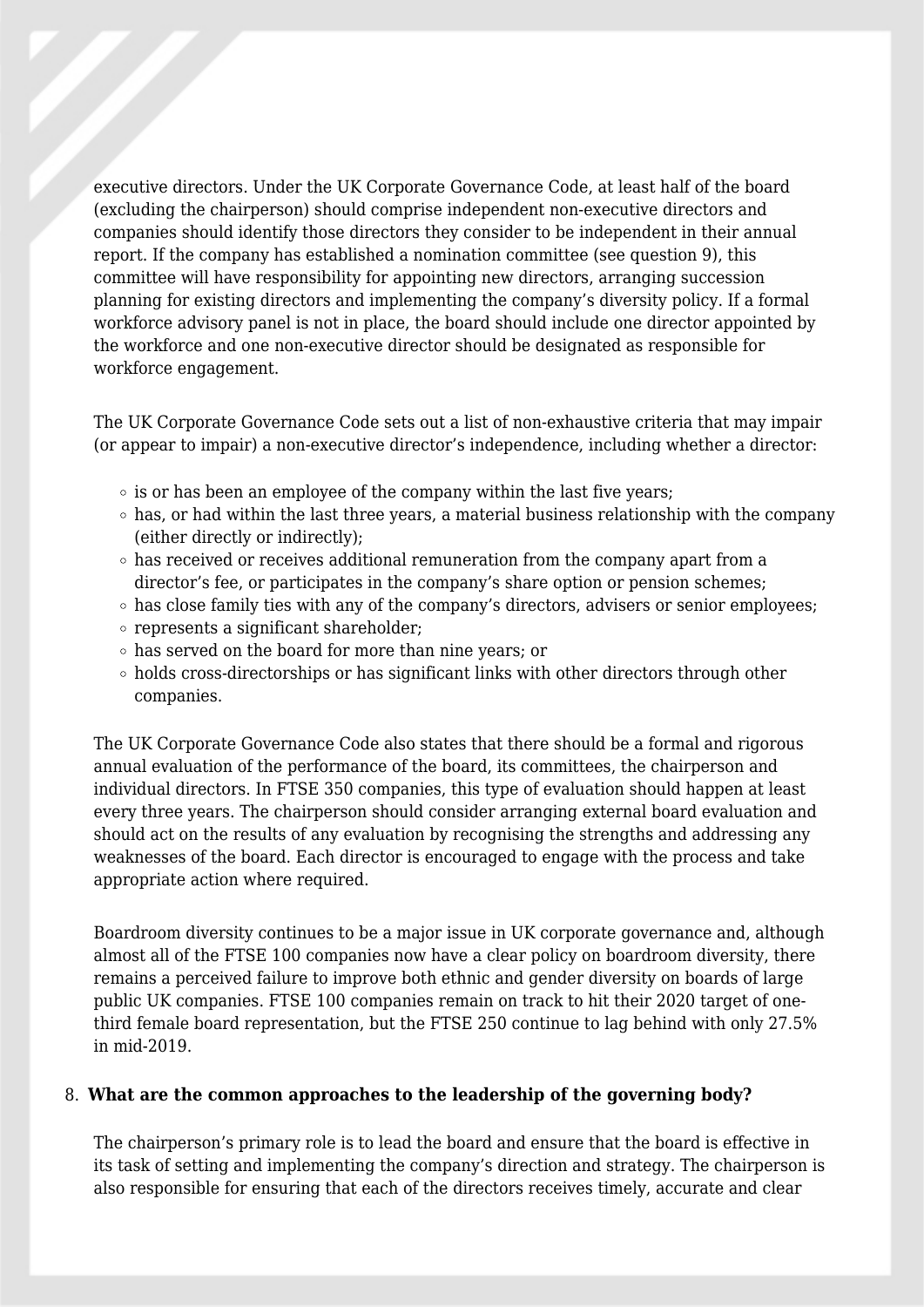information and for acting as the key liaison between the board and the company's shareholders.

The UK Corporate Governance Code recommends that the chairperson should be independent on appointment (see question 7), that the Chief Executive Officer should not also be the chairperson and that the Chief Executive Officer should not go on to become the chairperson. However, as the UK Corporate Governance Code is adhered to on a "comply or explain" basis, a very small number of companies choose not to comply with these requirements if there are good business reasons for not doing so and these should be explained to shareholders in detail.

The UK Corporate Governance Code also states that at least half the board, excluding the chairperson, should be independent non-executive directors. The responsibility of each of the chairperson, Chief Executive Officer, senior independent directors, board and committees should be clear, set out in writing, agreed by the board and made publicly available.

#### 9. **What is the typical committee structure of the governing body?**

The UK Corporate Governance Code recommends that companies establish three primary committees: (i) a nomination committee, (ii) an audit committee and (iii) a remuneration committee, which should be comprised as follows:

- **Nomination Committee:** A majority of the members should be independent nonexecutive directors. The chairperson of the board should not chair the nomination committee when it is dealing with the appointment of his or her successor.
- **Audit Committee:** All members should be independent non-executive directors and the minimum membership should be three (or two for smaller companies). The chairperson of the board should not be a member. At least one member should have recent and relevant financial expertise.
- **Remuneration Committee:** All members should be independent non-executive directors and the minimum membership should be three (or two for smaller companies). The chairperson of the board should only be a member if they were independent on appointment and should not chair the committee. The appointed chairperson of the committee should have served on a remuneration committee for at least 12 months.

Companies may set up additional committees as required in specific circumstances where the board believes it would be beneficial to delegate elements of its authority (e.g., an M&A/special committee, a risk committee, a corporate governance committee).

#### 10. **How are members of the governing body compensated?**

Most non-executive directors are compensated solely through a director's fee paid by the company, although some non-executive directors may also participate in the company's equity incentive plan in certain circumstances. See question 13 for compensation of executive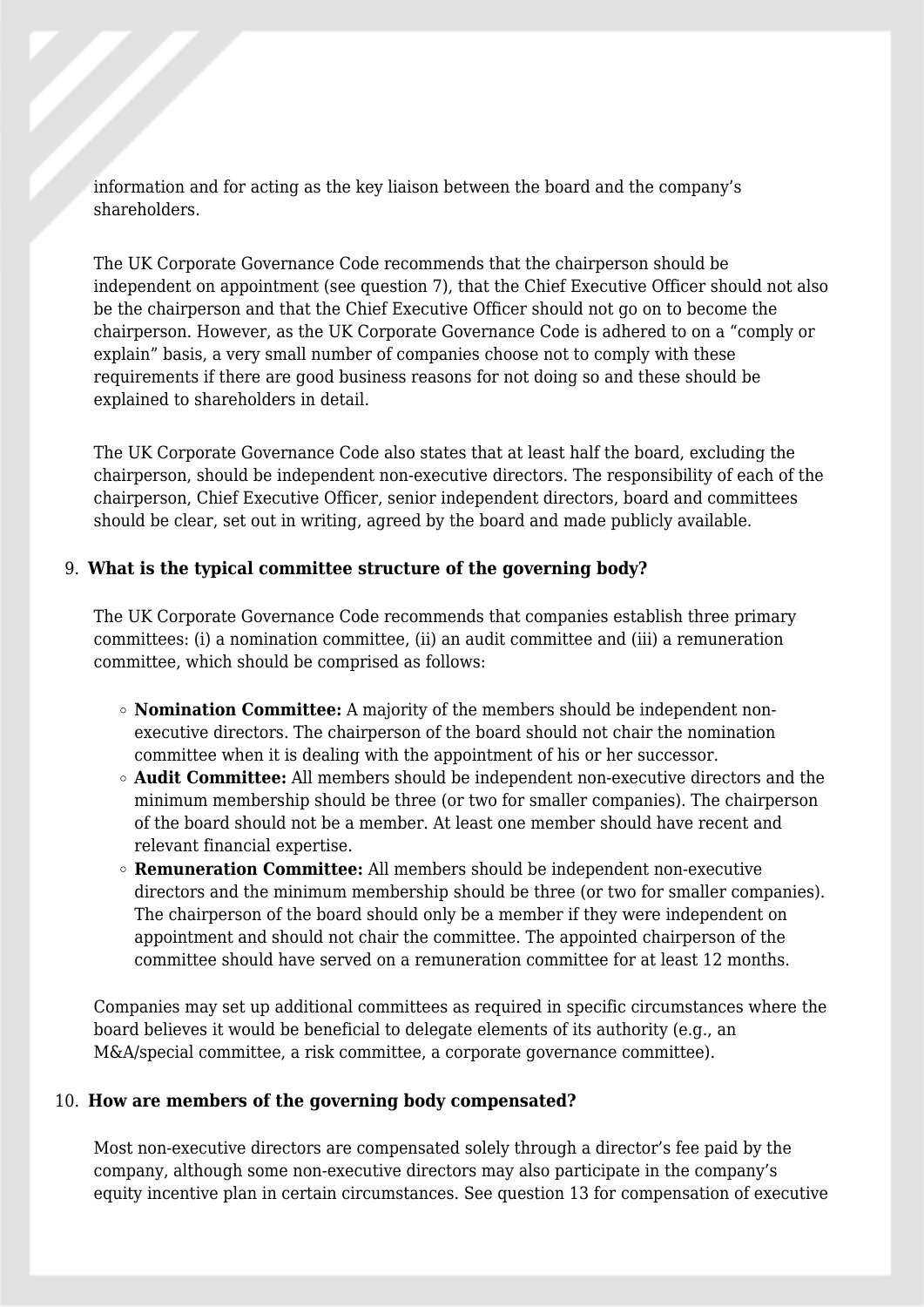#### directors.

If the company has established a remuneration committee (see question 9), this committee will have responsibility for determining the policy for executive director remuneration and setting remuneration for the chairperson, executive directors and senior management. Executive remuneration should be aligned to the company's purpose and values and be clearly linked to the successful delivery of the company's long-term strategy. Under the UK Corporate Governance Code, the remuneration committee is required to ensure that any compensation commitments included in directors' terms of appointment do not reward poor performance.

Directors of a quoted company are required to prepare: (i) an annual remuneration report as part of the company's annual report, which is subject to an annual advisory shareholder vote; and (ii) a remuneration policy, which is subject to a binding shareholder vote at least every three years. Voting on director remuneration has been a major issue in UK corporate governance and several notable shareholder rebellions have been seen where shareholders expressed the view that directors' pay did not fairly represent the performance of the company or that the board had not sufficiently addressed problems within the company.

### 11. **Are fiduciary duties owed by members of the governing body and to whom are they owed?**

Each director owes statutory duties to the company under the Companies Act 2006, including the duty to: (i) act within their powers; (ii) promote the success of the company; (iii) exercise independent judgment; (iv) exercise reasonable care, skill and diligence; (v) avoid conflicts of interest; (vi) not accept benefits from third parties; and (vii) declare an interest in a proposed transaction or arrangement.

The Companies Act 2006 states that, when considering what is most likely to promote the success of the company, directors should have regard to wider stakeholder needs, including: (i) the likely consequences of any decision in the long-term; (ii) the interests of the company's employees; (iii) the need to foster the company's business relationships with suppliers, customers and others; (iv) the impact of the company's operations on the community and the environment; (v) the desirability of the company maintain a reputation for high standards of business conduct; and (vi) the need to act fairly as between shareholders of the company. From 2019 going forward, all large UK companies (public or private) are required to include a separate statement in their annual report explaining how the directors have had regard to these stakeholder needs when complying with their statutory duties and to publish this statement on their website.

In addition to these statutory duties, directors also owe certain fiduciary and other common law duties (e.g., a duty of confidentiality). Although directors' duties are generally owed to the company rather than to shareholders, it is possible for shareholders to bring a "derivative action" for breach of duty against a director on the company's behalf. If the company is under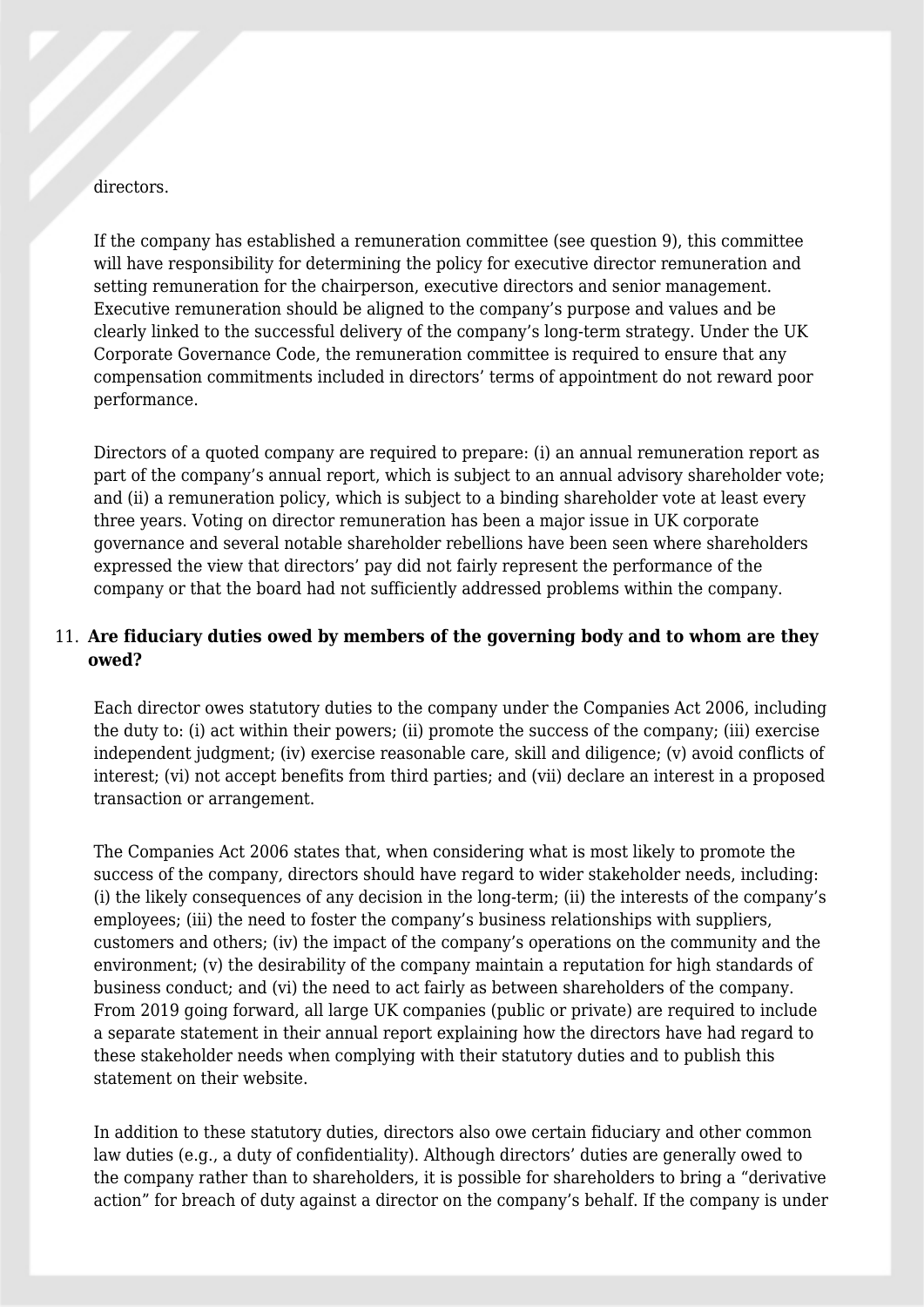the threat of insolvency, directors may owe additional duties to creditors.

# 12. **Do members of the governing body have potential personal liability? If so, what are the key means for protecting against such potential liability?**

Yes, directors may have personal liability in certain circumstances, including: (i) for breach of their statutory or common law duties (see question 11); (ii) for wrongful or fraudulent trading and certain other offences under the Insolvency Act 1986; (iii) for certain bribery offences under the Bribery Act 2010; and (iv) for certain market abuse offences under the MAR (if applicable to the company).

Directors may also be disqualified from being involved in the formation, promotion or management of any UK company in certain circumstances, including where a director has persistently failed to submit certain documents to Companies House or is deemed to be unfit to be a director. The length of time of any disqualification will depend on the specific circumstances but could range anywhere from two to 15 years.

Many companies arrange to purchase a directors' and officers' insurance policy in order to reimburse directors for any losses or costs they might suffer for any actions brought against them for alleged wrongful acts in their capacity as directors or officers of the company (other than as a result of illegal actions).

#### 13. **How are managers typically compensated?**

Managers' compensation will often be a combination of base salary, cash bonus and share incentives under any plans set up by the company. The level of compensation will typically be set by the company's remuneration committee.

#### 14. **How are members of management typically overseen and evaluated?**

Oversight and evaluation of members of management will vary from company to company depending on the management structure and complexity of the company. For smaller private companies, the evaluation process may be limited to an annual review by the company's internal HR function. For larger private and public companies, the evaluation process is likely to be more rigorous and detailed, especially for listed companies where shareholders typically take a deeper interest in the actions and behaviour of management.

The UK Corporate Governance Code states that non-executive directors should scrutinise and hold to account the performance of management and individual executive directors against agreed performance objectives. The chairperson of the board should hold separate meetings with non-executive directors without the executive directors present to facility this type of scrutiny.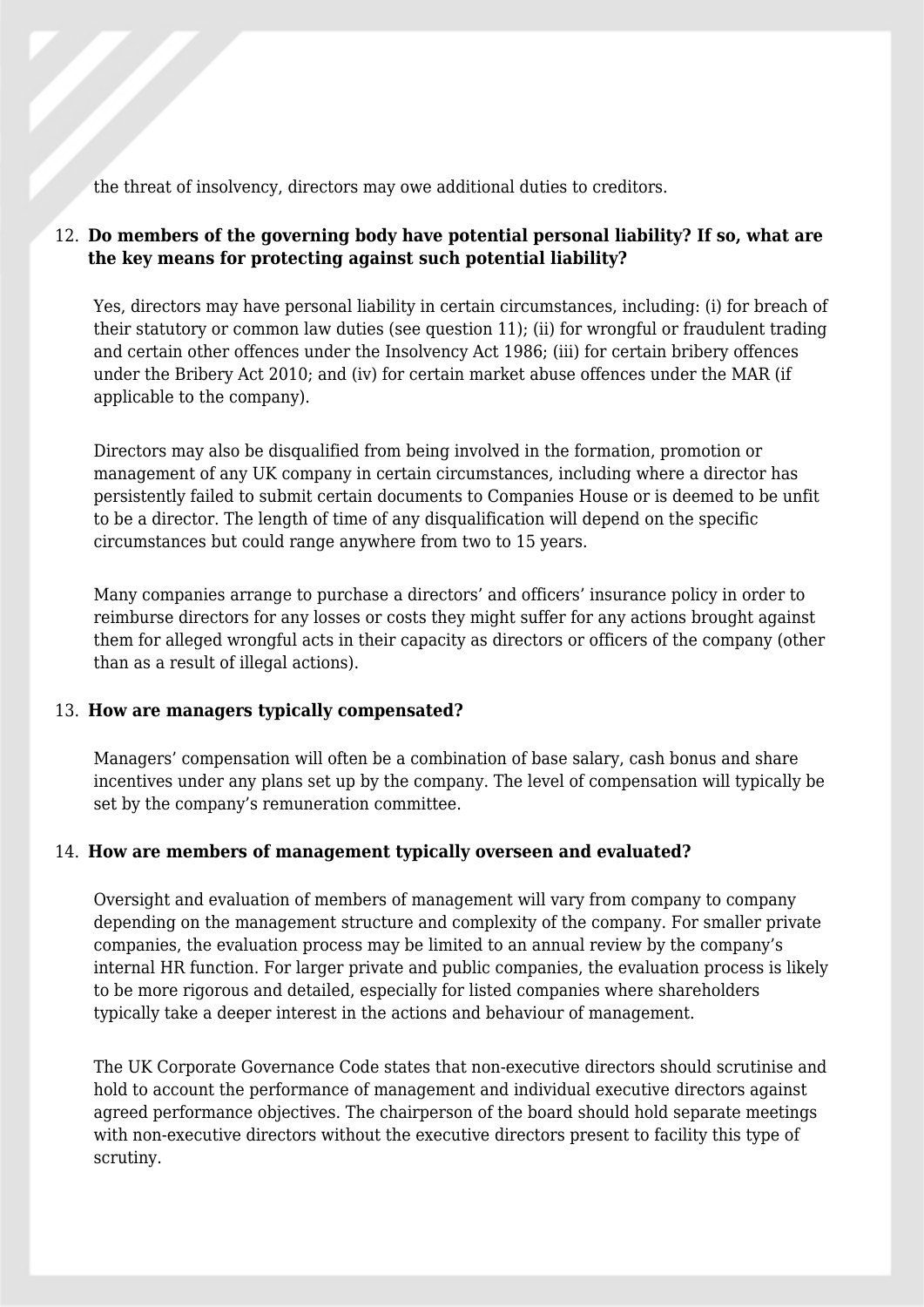#### 15. **Do members of management typically serve on the governing body?**

The boards of many smaller private companies comprise executive directors only. The boards of larger private and public companies typically comprise a mix of executive and nonexecutive directors. For the majority of companies, the Chief Executive Officer and Chief Financial Officer will serve on the board of directors. The UK Corporate Governance Code imposes certain restrictions on the roles that executives should play within a company. For example, the roles of Chief Executive Officer and chairperson should not be exercised by the same individual and the Chief Executive Officer should not go on to become the chairperson of the same company.

#### 16. **What are the required corporate disclosures, and how are they communicated?**

All UK companies are required to make certain information available to the public by filing it with Companies House. This information includes: (i) copies of the company's constitutional documents and annual accounts; (ii) details of the directors and company secretary (if any); (iii) details of the company's registered office; (iv) persons with significant control of the company; (v) details of the company's share capital; and (vi) copies of any special resolutions passed by the shareholders of the company. This information is publicly available on the Companies House website.

There are additional disclosure requirements for listed companies under the Listing Rules, the Disclosure Guidance and Transparency Rules and the MAR. These include disclosure of: (i) "inside information" (subject to a possible delay in disclosure in specific circumstances); (ii) information relating to significant or related party transactions; (iii) information relating to the company's corporate governance arrangements; (iv) voting rights notifications; and (v) information relating to share issuances or other material information.

The company may also be subject to additional disclosure requirements under the Companies Act 2006 and related legislation or, in a bid situation, the Takeover Code.

#### 17. **How do the governing body and the equity holders of the company communicate or otherwise engage with one another?**

Shareholders and the board of directors have the opportunity to engage with one another through several different mechanisms:

- Firstly, the company's annual general meetings (and any other general meetings) provide a regular forum for discussion between the board and shareholders.
- $\circ$  Secondly, under the UK Corporate Governance Code, the chairperson is designated as the person responsible for monitoring and fostering a healthy relationship with shareholders by seeking regular engagement to understand their views on governance and performance against the company's strategy.
- Thirdly, if the company complies with the UK Corporate Governance Code, it should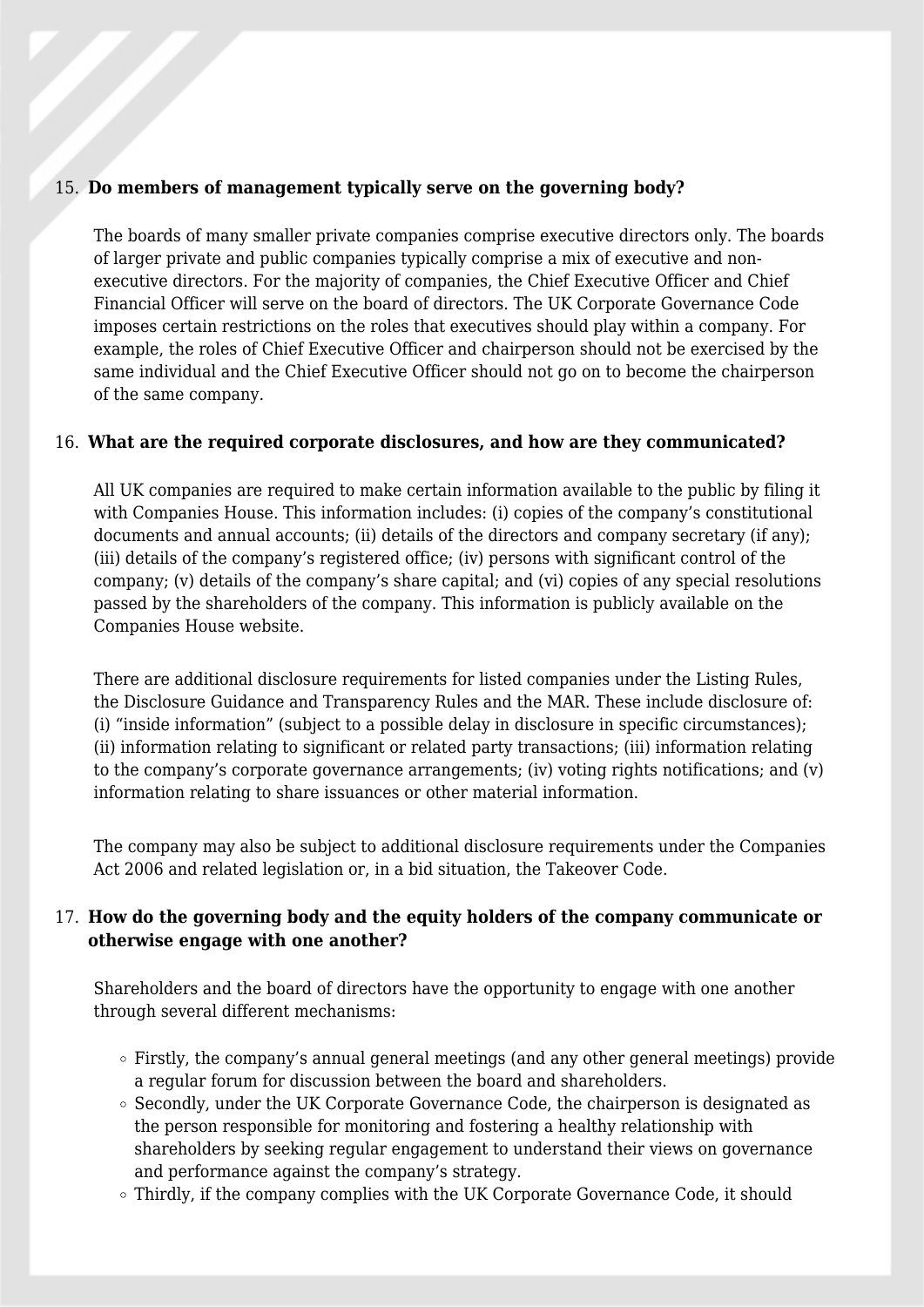appoint one of its independent non-executive directors as the "senior independent director", who will serve as a second intermediary (other than the chairperson) between the board and shareholders.

 $\circ$  Finally, the chairs of any committees constituted by the board should also seek engagement with shareholders on significant matters related to their areas of responsibility.

The European Union has introduced additional legislation designed to foster long-term shareholder engagement. Following the First Shareholder Rights Directive in 2007, the Second Shareholder Rights Directive ("**SRD II**") came into force in the UK in June 2019. SRD II sets out to strengthen the position of shareholders and to encourage long-term shareholder engagement and transparency between companies and investors. It implements a variety of rules relating to, among other things, shareholder identification, company remuneration arrangements and transparency of certain institutions. Other than legislation, certain institutions (most notably, the Investor Forum) have lobbied for a notion of "collective engagement" and been instrumental in facilitating dialogue between institutional investors and companies.

In the UK, the Financial Reporting Council ("**FRC**") published a revised version of the Stewardship Code in 2019, which works alongside the Corporate Governance Code and is designed to encourage institutional investors, asset managers and their service providers to engage in sustainable and responsible investment and stewardship. Although adherence to the Stewardship Code is voluntary, signatories will be required to report on their methods of engagement with listed companies on an annual basis and this presents an incentive for renewed efforts.

#### 18. **Are dual or multi-class capital structures permitted and how common are they?**

Under the Companies Act 2006, UK companies are permitted to have multiple classes of shares with different rights and restrictions attaching to each class. Under the Listing Rules, the premium listing eligibility criteria do not currently permit a dual-class share structure and, while it is technically possible for companies to list on the standard segment or AIM with such a structure, it is not as common in the UK as in other jurisdictions (notably, the US).

Despite the controversy surrounding dual-class share structures, there has been recent discussion in the UK around whether the Listing Rules should be reviewed to potentially allow premium-listed companies to have a dual-class share structure. In particular, this stems from the competitive desire in the UK to attract high-growth science and technology companies to the London Stock Exchange and the adoption of similar measures by the competing Hong Kong and Singapore stock exchanges to permit such structures.

#### 19. **What percentage of public equity is held by institutional investors versus retail investors?**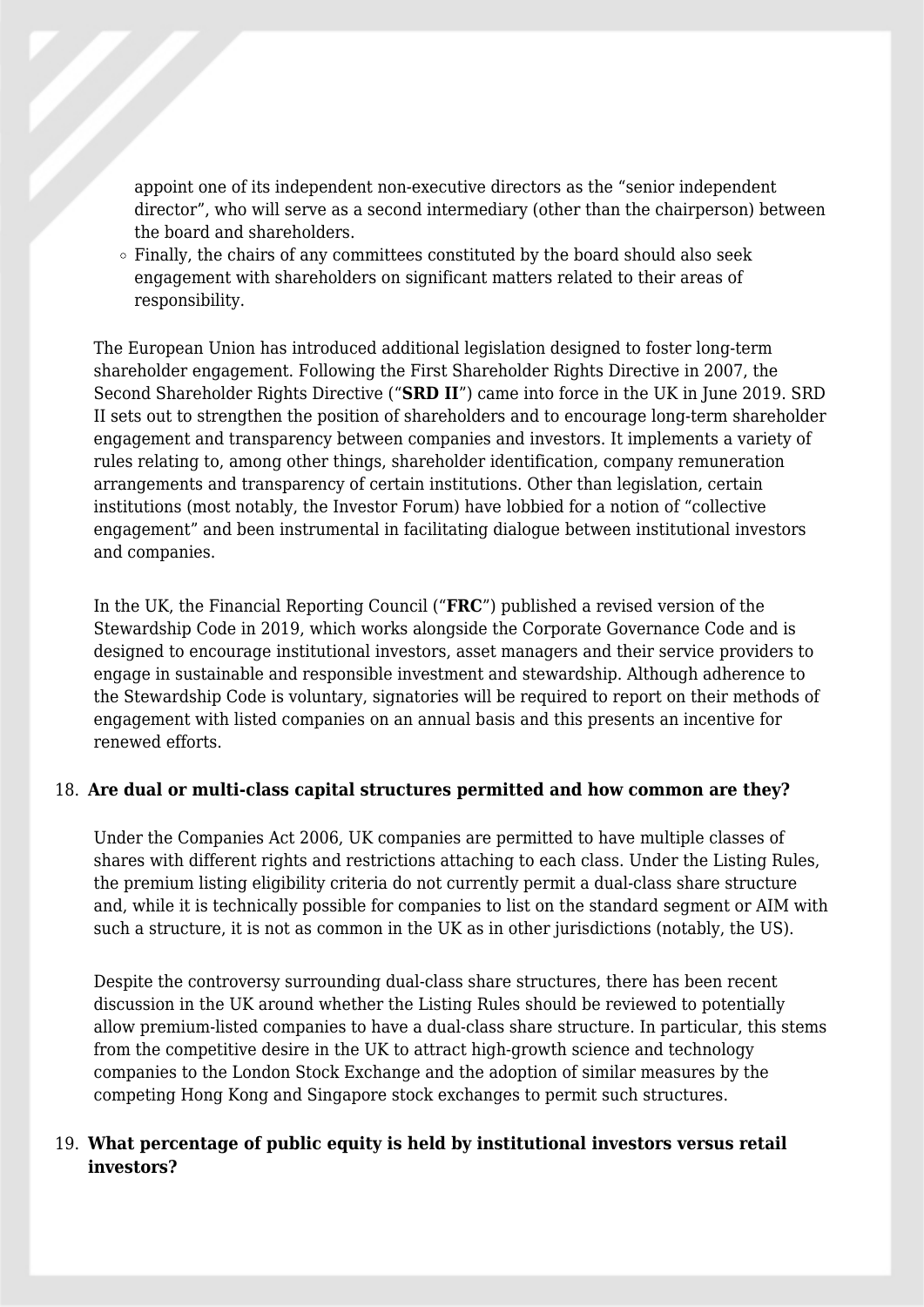Updated data released by the Office of National Statistics in 2019 estimates that the value of UK quoted companies listed on the London Stock Exchange at the end of 2018 was approximately £1.88 trillion, of which 54.9% was held by investors from outside the UK, 31.6% was held by UK-based institutions (including, among others, unit trusts, insurers, pension funds, banks and the public sector) and the balance of 13.5% was held by UK individuals. Although the data does not discriminate between individuals and institutions for non-UK persons, it is highly likely that the majority of these shares are held by institutional investors.

# 20. **What matters are subject to approval by the shareholders and what are the typical quorum requirements and approval standards? How do shareholders approve matters (e.g., voted at a meeting, written consent)?**

Under the Companies Act 2006, a range of matters are subject to approval by shareholders, including: (i) changes to the company's name, legal form, constitution and capital structure; (ii) removal of directors and auditors; (iii) authority to allot shares and make market purchases of a company's shares; (iv) disapplication of statutory pre-emption rights; (v) declaration of final dividends; and (vi) authorisations of directors' conflicts of interest. Premium-listed companies also require shareholder approval for certain other matters under the Listing Rules, including significant transactions above certain thresholds and related party transactions.

The quorum requirement for a company is set out in the company's constitution but is typically two shareholders (unless the company only has one shareholder). Resolutions may be either ordinary resolutions (which can be passed by a simple majority) or special resolutions (which can be passed by a 75% majority).

Only private companies are permitted to use written resolutions, which must be signed by all shareholders. At a general meeting, voting will either be conducted on a show of hands (one vote per shareholder) or on a poll (one vote per voting share). If a vote is proposed to be conducted on a show of hands, shareholders holding 10% or more of the company's total voting rights may demand a poll.

#### 21. **Are shareholder proposals permitted and what requirements must be met for shareholders to make a proposal?**

Under the Companies Act 2006, shareholders holding 5% or more of any UK company's total voting rights may submit a request for a general meeting of the company to be held. This request must state the general nature of the business to be dealt with at the meeting and also include the text of any resolution that is intended to be moved at the meeting. The company must then circulate a notice of general meeting within 21 days of receiving such request and convene a general meeting within 28 days of the notice.

Shareholders holdings 5% or more of any UK company's total voting rights (or at least 100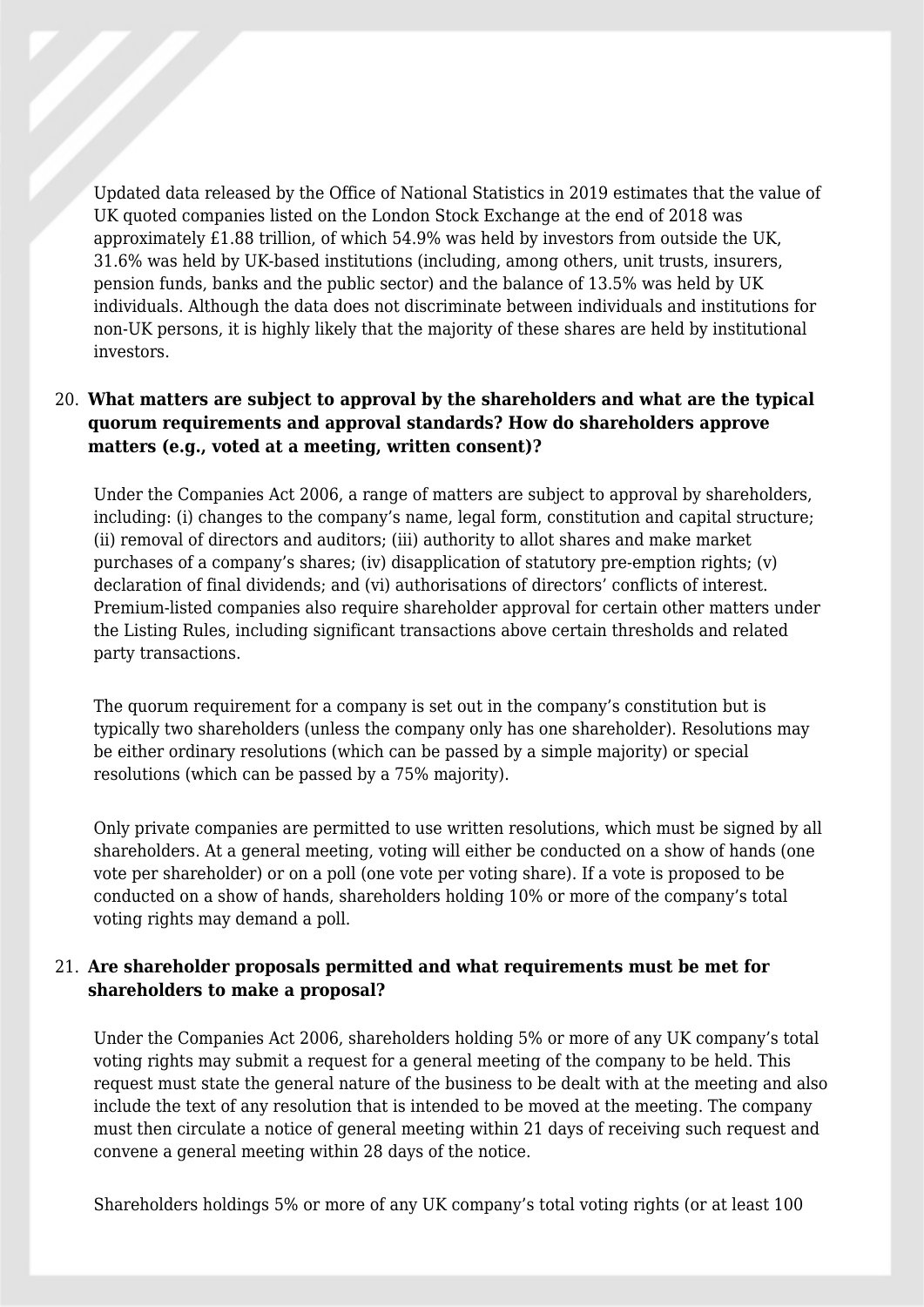members each holding on average £100 of paid up capital) may also require the company to circulate to its shareholders a statement of not more than 1,000 words with respect to any matter or business proposed to be dealt with at an upcoming general meeting. This request must identify the statement to be circulated and be received by the company at least one week before the general meeting to which it relates.

Finally, shareholders holding 5% or more of a public company's total voting rights (or at least 100 members each holding on average £100 of paid up capital) may require a resolution or matter to be put before the annual general meeting of the company. This request must identify the resolutions of which notice is to be given and be received by the company not later than six weeks before the annual general meeting to which the request relates (or, if later, the time at which notice is given of the annual general meeting).

#### 22. **May shareholders call special meetings or act by written consent?**

Only private companies are permitted to use written resolutions. Shareholders may call a general meeting provided they satisfy specific criteria under the Companies Act 2006. See questions 20 and 21.

#### 23. **Is shareholder activism common and what are the recent trends?**

Shareholder activism is increasingly common in the UK (as in many other jurisdictions). The most common trends continue to be: (i) advocating for change at the board level (e.g., seeking the removal or replacement of board members); (ii) advocating for or against specific M&A opportunities (e.g., seeking the disposal of particular business segments or the exploration of strategic acquisitions); (iii) lobbying in relation to specific corporate governance issues (e.g., director remuneration or accounting and internal compliance failures); and (iv) wider environmental, social and governance (ESG) issues (e.g., in relation to climate change or gender diversity targets).

#### 24. **What is the role of shareholders in electing the governing body?**

See question 6.

#### 25. **Are shareholder meetings required to be held annually or otherwise, and what information needs to be presented?**

Only public companies and private companies that qualify as "traded" companies under the Companies Act 2006 (i.e., any company with shares, securities or debt instruments traded on a capital market) are required to hold an annual general meeting.

The format of most annual general meetings is relatively similar and the typical matters dealt with include: (i) approval of the annual report and accounts; (ii) approval of the remuneration report; (iii) appointment/re-appointment of directors and auditors; (iv) seeking authority to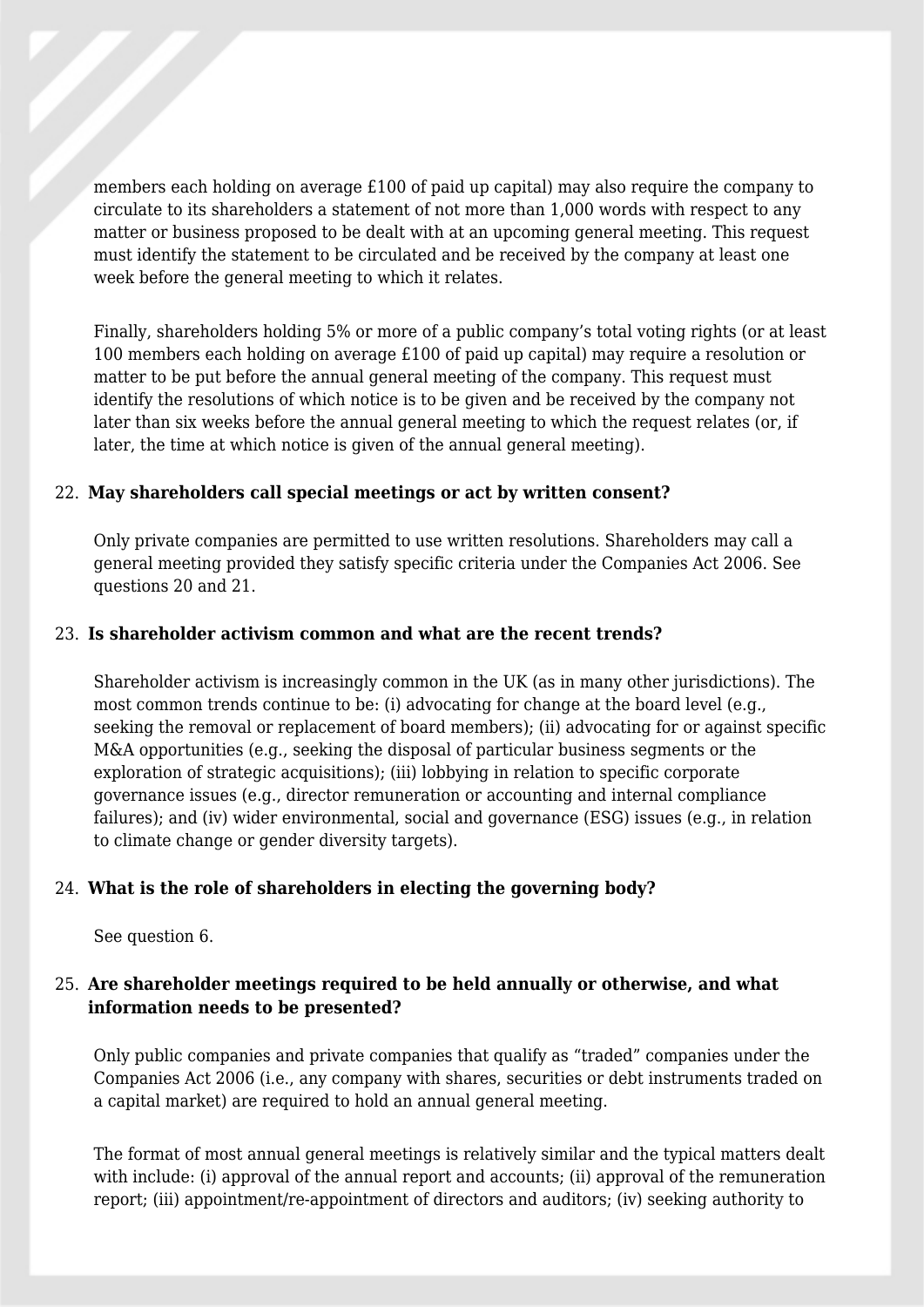issue and allot shares (including disapplication of pre-emption rights); (v) any amendments to the company's share capital; (vi) adopting or amending an employee share scheme, and many other matters.

#### 26. **Do any organizations provide voting recommendations or otherwise advise or counsel shareholders on whether to approve matters?**

A number of different organisations provide guidance to institutional shareholders on whether to approve shareholder resolutions of public companies and the impact of any shareholder rebellion votes on matters. These include the Investment Association (which includes the Institutional Voting Information Service), the Pensions and Lifetime Savings Association, the Association of British Insurers and the Pensions Investment Research Consultants. Proxy advisers (such as ISS) who provide services to shareholders of companies within the scope of SRD II are also subject to certain transparency requirements relating to the advice and voting recommendations they give.

# 27. **What role do other stakeholders, including debt holders, employees, suppliers, customers, the government and communities, typically play in the corporate governance of a company?**

Directors have a statutory duty to consider the interests of other stakeholders when making decisions relating to the company and are now required to state in the company's annual report how the interests of other stakeholders have been considered in the board's discussions and decision-making process. See question 11.

The UK Corporate Governance Code sets out several methods that are deemed appropriate for engaging with the company's workforce: (i) using a director appointed from the workforce; (ii) using a formal workforce advisory panel; or (iii) using a designated nonexecutive director. If the board has not chosen to use one or more of these methods, it should explain what alternative arrangements it has put in place and why it considers that these arrangements are effective. Members of the workforce should be able to raise concerns confidentially and, if they wish, anonymously.

#### 28. **What consideration is given to ESG (environmental, social and governance) issues, including climate change, sustainability and product safety issues, and are there any legal disclosure obligations regarding the same?**

ESG issues are increasingly important in the UK corporate governance landscape. In November 2019, the Financial Reporting Council published a revised Stewardship Code (effective from 1 January 2020), which redefines "stewardship" as 'the responsible allocation, management and oversight of capital to create long-term value for clients and beneficiaries leading to sustainable benefits for the economy, the environment and society'. The Stewardship Code applies to asset owners, managers and service providers who subscribe on a voluntary basis and is designed to encourage them to engage with listed companies on a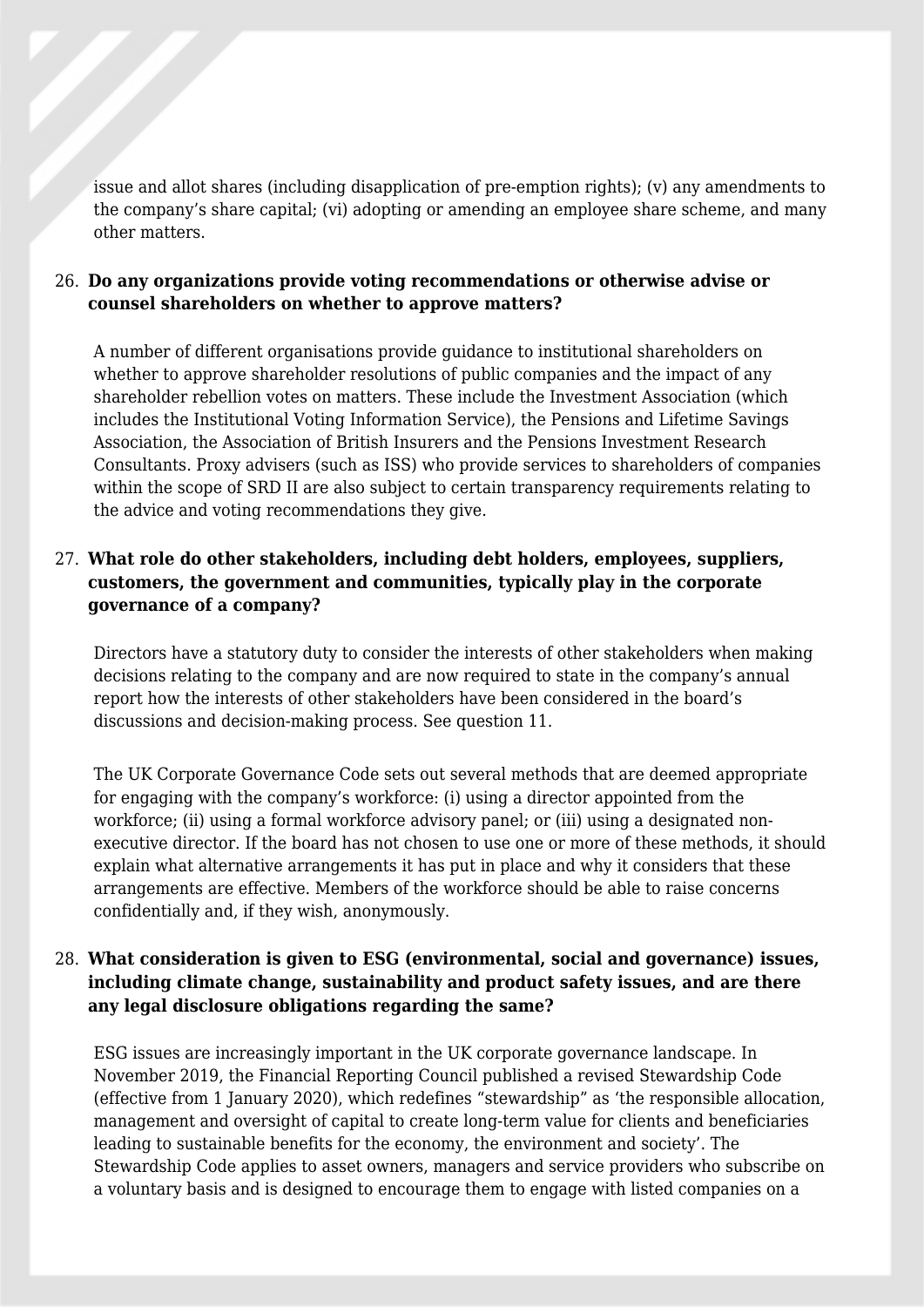number of matters (notably, ESG issues). Signatories are now expected to report on their specific stewardship activities and outcomes over a period of 12 months and the first reports under this new regime are due in March 2021.

Directors also have a statutory duty to consider other stakeholders and the way the company's business might affect such stakeholders when making decisions relating to the company. See question 11 for details on the new reporting requirements that apply from 2019 onwards.

# 29. **How are the interests of shareholders and other stakeholders factored into decisions of the governing body?**

Directors have a statutory duty to consider the interests of shareholders and other stakeholders when making decisions relating to the company. See questions 11, 27 and 28.

#### 30. **Do public companies typically provide earnings guidance on either a quarterly or annual basis?**

Most UK public companies do not provide quarterly forward-looking earnings guidance, but may provide a quarterly trading update and possibly earnings guidance for the forthcoming year in the company's annual report or end of year trading update. Some UK public companies with a US nexus publish quarterly earnings guidance as a result of their US reporting obligations or practices. See question 16.

#### 31. **May public companies engage in share buybacks and under what circumstances?**

In order for a public company to buy back shares, it must have the ability to do so under its constitution (which would typically be the case) and must seek authority from shareholders to do so (which is typically sought on an annual basis at the company's annual general meeting, subject to certain limits). Buybacks by public companies must be funded either through distributable profits or the proceeds of a fresh issue of shares for the purpose of financing the buyback.

Under the Listing Rules, buybacks must be made by way of tender offer if the price paid is 5% higher than average market value of the company's equity shares for the five business days prior to the day the purchase is made or if purchases are of 15% or more of any class of its equity shares.

Buybacks may be made on- or off-market, though typically listed companies purchase their own shares on market after announcing to the market that they intend to do so. Buyback programmes for listed companies are highly regulated and may be subject to the City Code on Takeovers and Mergers, the Listing Rules, the Disclosure Guidance and Transparency Rules and/or the MAR.